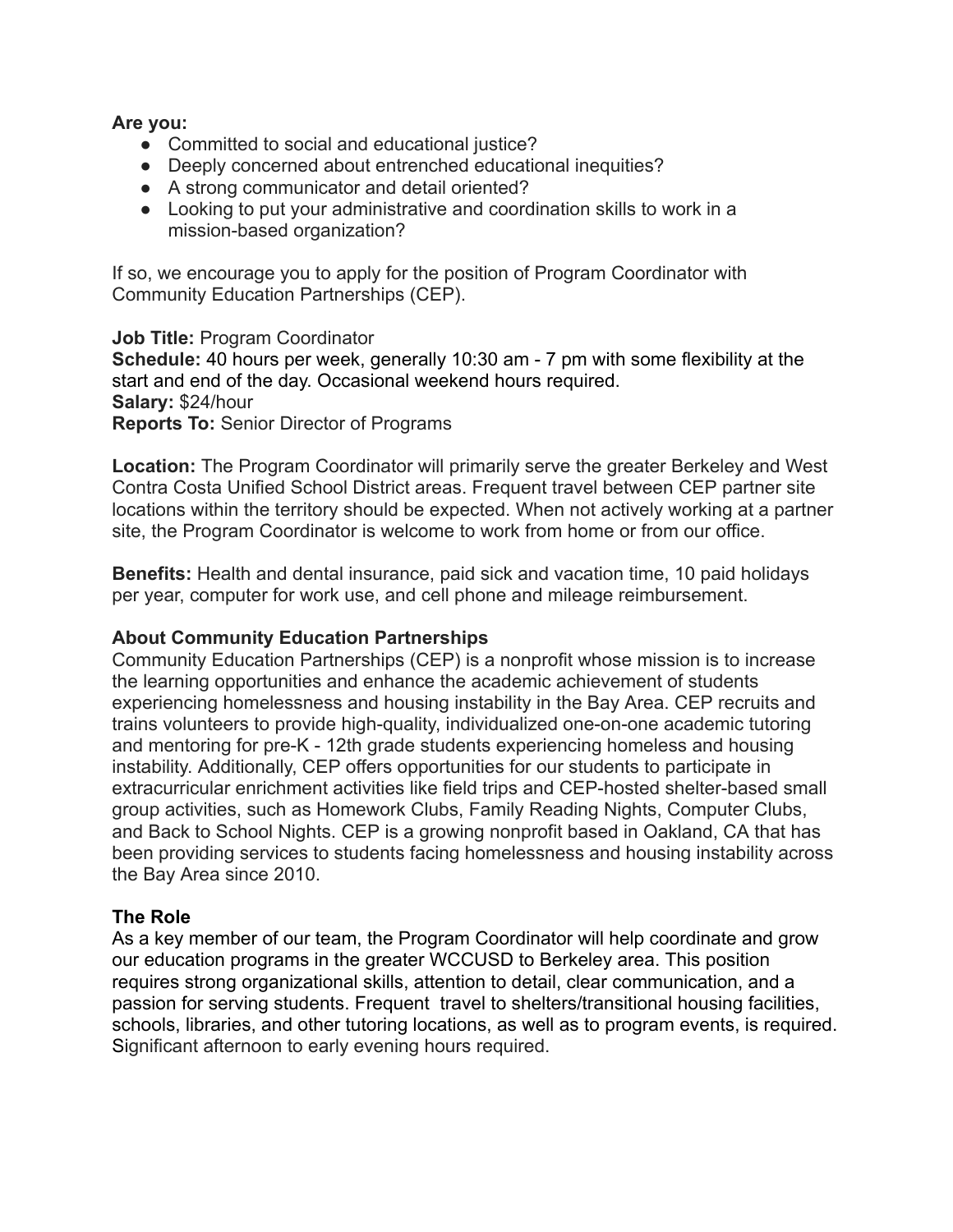### **Hours**

The Program Coordinator is a non-exempt employee, committing up to 40 hours per week, depending on workload. Program Coordinators are encouraged to create a standard weekly schedule with built-in flexibility for student/tutor pairings and volunteer trainings.

## **Key Responsibilities**

#### *Support School District Partners by:*

- Working with school district partners to identify new families eligible for our services
- Acting as the point of contact for general questions about our services and the rights of our students
- Conducting educational wellness checks with qualifying families known to the school district
- Attending COST/CARE/WRAP meetings as appropriate
- Leading education and awareness raising presentations
- Providing education coordination to school district students enrolled in CEP's tutoring and mentoring program, including supporting families with school registration, IEP Assessment requests, tracking graduation requirements, accessing technology, and introductions to other community service providers

### *Support CEP Programming:*

Coordinate One-On-One Tutoring Program

- Liaise with families and volunteers to identify potential tutor-student pairs
- Train volunteers and families to use BigBlueButton, CEP's virtual tutoring platform
- Regularly check in with volunteers and families regarding their tutoring experience, students' progress, and resources needed
- Provide students with age-appropriate books and school supplies as needed

Coordinate Supplementary Programs

- Coordinate the scheduling and delivery of supplementary programs including Family Reading/Back to School Nights, Clubs and Enrichment Programs, and Study Halls. Tasks include:
	- $\circ$  Schedule dates and times with housing staff and librarians
	- o Coordinate volunteers for these programs
	- o Coordinate activities for programs including read alouds, dinners, literacy games, and book giveaway
	- $\circ$  Ensure supplies are available for these programs

Coordinate with Partners Sites

● Conduct outreach with shelters, transitional homes, parents/caregivers, community members, libraries, and others to identify students eligible for our services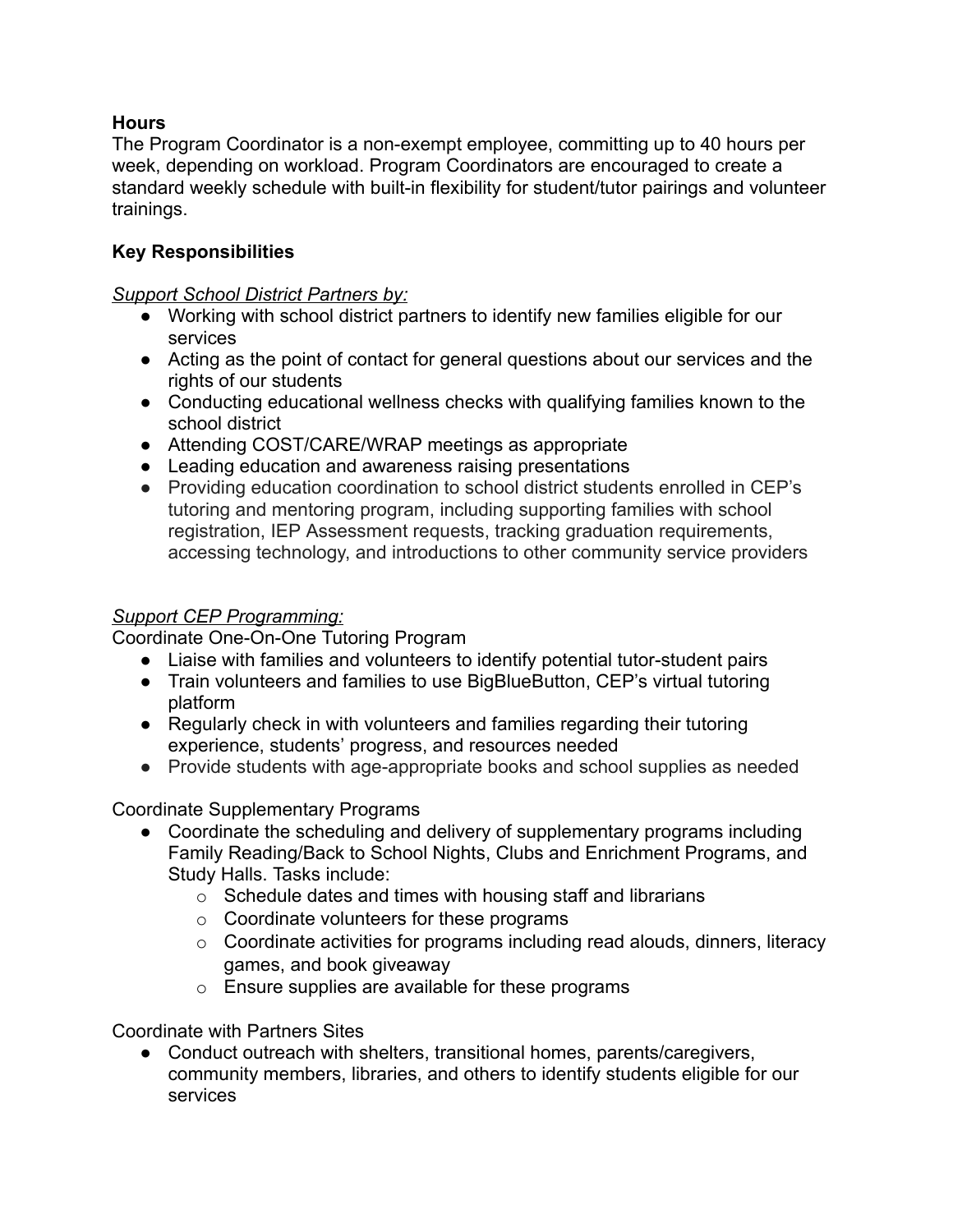- Act as the main point of contact for families requesting CEP services at partner sites
- Lead periodic education and awareness raising presentations

Other Duties Related to Education Programs

- Support CEP Learning Centers: Occasionally fill in or support programs at CEP Learning Centers
- Ensure all records are complete and up to date
- Social Media: Support CEP Instagram and FaceBook pages with photos, content, and the occasional post

# **Other duties**

- Support our annual fundraiser and fundraising campaigns
- Participate in donor and volunteer appreciation
- Other duties as assigned

## **To be successful in the role, the Program Coordinator Site Contac**t **must have**

- Passion for CEP's mission and the belief that every student deserves the support they need to achieve academic success
- The ability to work both independently and remotely while remaining accountable to performance expectations
- Exceptional interpersonal and communication skills: ability to actively listen and communicate clearly, concisely, and close communication loops
- The ability to manage relationships with volunteers, students, community, and donors
- The ability to represent the organization in a professional manner
- Attention to detail and ability to move between a global and detailed view
- Superb customer service and relationship management skills
- The ability to sit for several hours at a time, walk up several flights of stairs, and lift up to 30 pounds
- Access to a car for work in the community, donation pick ups, etc.

# **Qualifications**

- A B.A./B.S. degree or higher or an Associate's degree with 3-5 years of relevant work experience
- Experience in an educational or community-based setting, including volunteer work;
- Demonstrated effectiveness coordinating and managing volunteers or staff
- Demonstrated effectiveness developing partnerships and facilitating collaborations
- A deep understanding of the impact of poverty on children and their education
- Familiarity with best practices for tutoring and volunteer management
- Warmth, humor, flexibility, and optimism
- Personal and professional commitment to social justice and equity